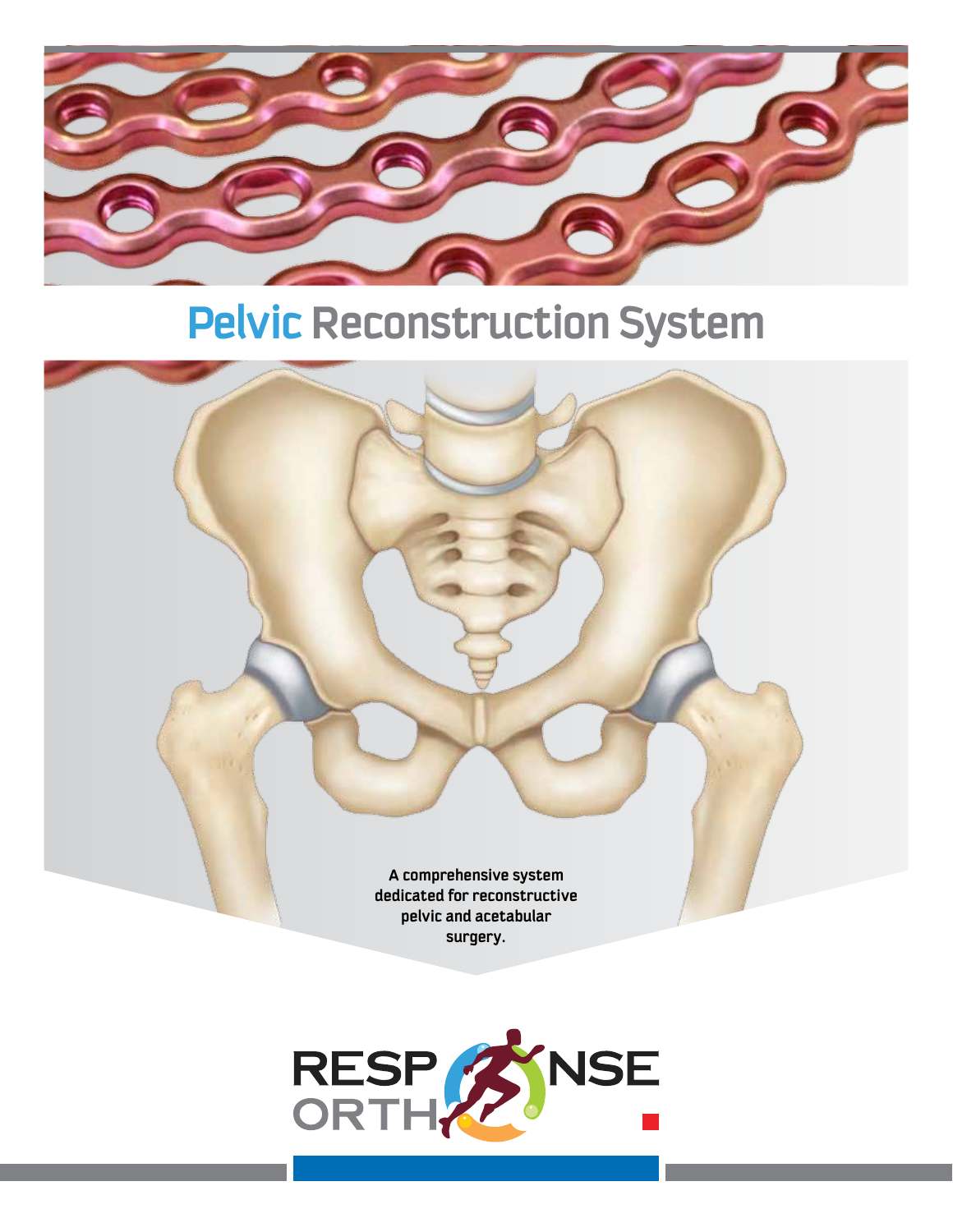



### **Essential equipment for the surgical treatment of pelvic fractures**

Exact anatomical reduction of the pelvic ring and acetabulum necessitate complex surgical exposures and demands dedicated Instruments and Sets to achieve positive functional results.



#### **Reconstruction Plate and Screw Set**

The pelvic and acetabular low profile implants offer preshaped plate designs for specific anatomical areas and fracture types.

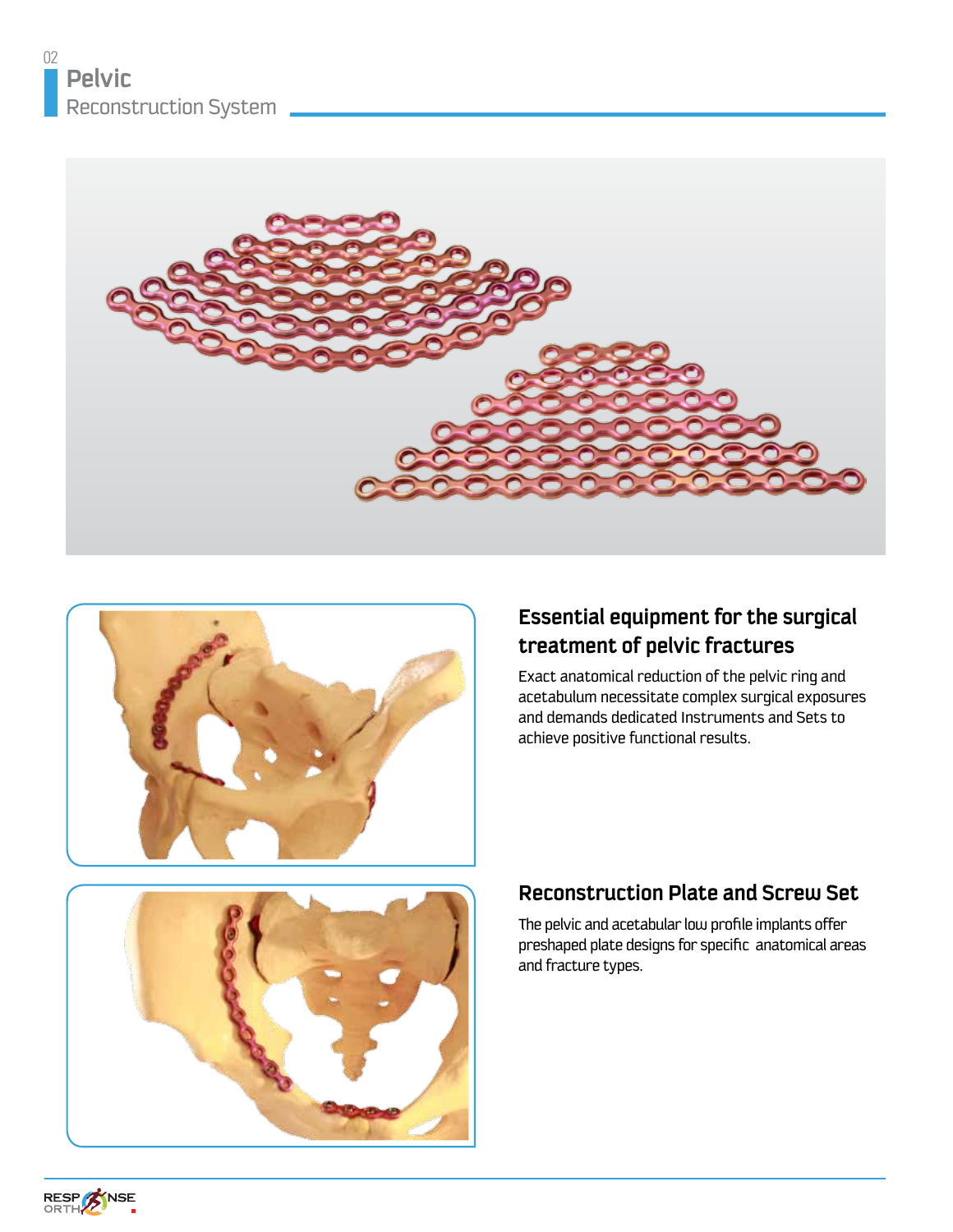



**Reconstruction Plates 3,5 with wide Angle**

#### **Plates and Screws**

Self-tapping cortical screws are the recommended screws for plate fixation and are best adapted to the pelvic bone. These can offer the option to perform a strong independent interfragmentary Lag-Screws fixation without the need for an additional screw set. All plates can be three-dimensionally contoured allowing them to be closely adapted to pelvic bone surfaces. Bending templates allow for easy manual adaptation of the plates.

Allow the use of locking screws or cortex screws in the same round conical plate hole.

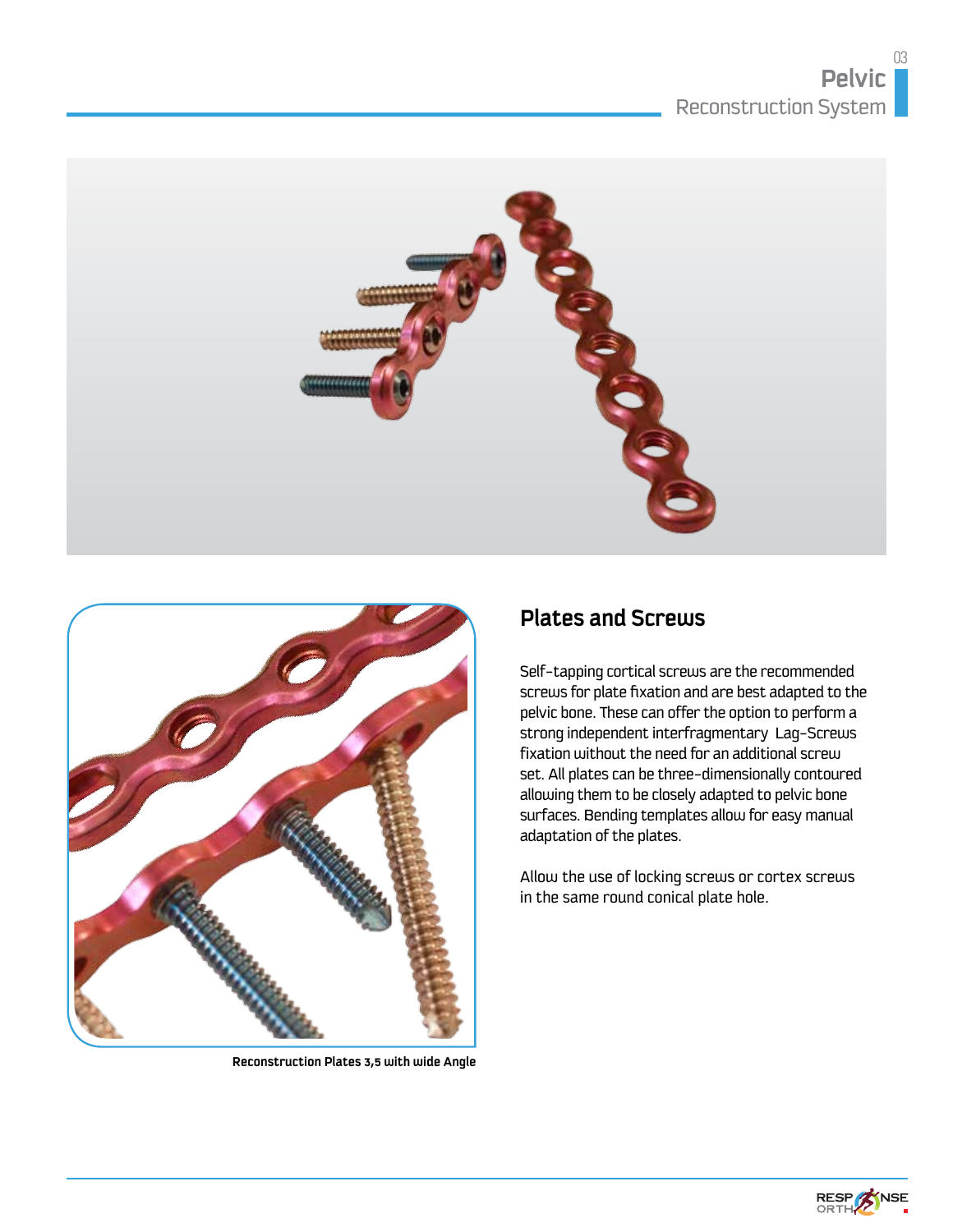

### **Screw Fixation**

4.5mm cortical screws are often too large and their voluminous heads create a slight prominence above the plates, which may lead to soft tissue irritation in certain applications.

Therefore, these screws should only be used exceptionally to fix a plate, i.e. when a smaller screw does not get sufficient purchase.

Furthermore, the plate holes are designed to accept introduction of 3.5mm screws inserted at extreme angles, up to 35 degrees in all directions.

This capability is essential as it must be possible to avoid penetrating the hip joint or to be able to drive a screw obliquely in the area of the iliac bone, avoiding a previously inserted isolated screw.

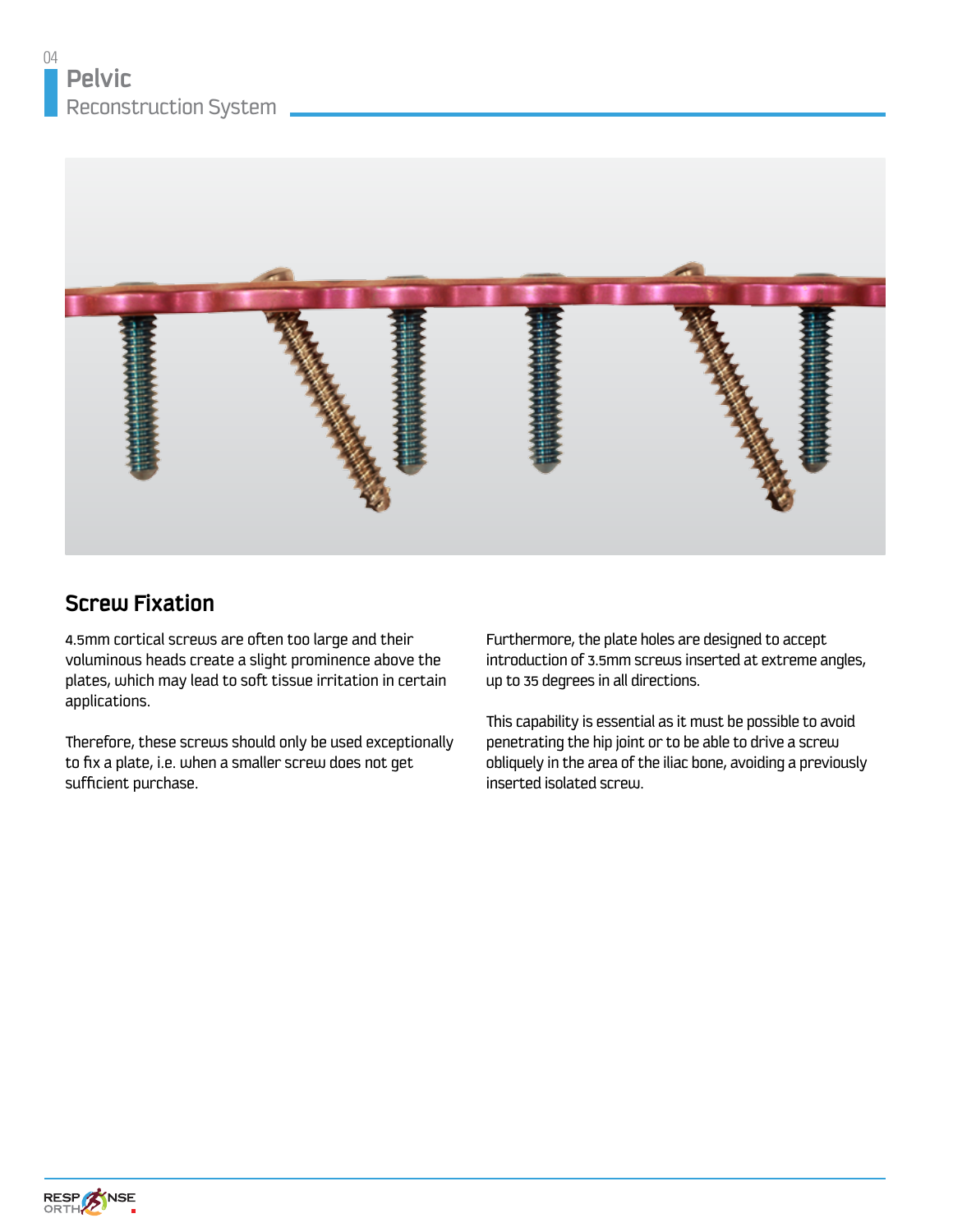### **Ordering Information**

| Part No.         | Description                     |
|------------------|---------------------------------|
| 10-2090-04       | Pelvic plate, Curved, 4 hole    |
| 10-2090-06       | Pelvic plate, Curved, 6 hole    |
| 10-2090-08       | Pelvic plate, Curved, 8 hole    |
| 10-2090-10       | Pelvic plate, Curved, 10 hole   |
| $10 - 2090 - 12$ | Pelvic plate, Curved, 12 hole   |
| $10 - 2090 - 14$ | Pelvic plate, Curved, 14 hole   |
| 10-2091-04       | Pelvic plate, Straight, 4 hole  |
| 10-2091-06       | Pelvic plate, Straight, 6 hole  |
| 10-2091-08       | Pelvic plate, Straight, 8 hole  |
| 10-2091-10       | Pelvic plate, Straight, 10 hole |
| 10-2091-12       | Pelvic plate, Straight, 12 hole |
| 10-2091-14       | Pelvic plate, Straight, 14 hole |
|                  |                                 |

#### SCREWS

| 30-1271-08 | 2.7mm x 8.0mm Cortical Screw, Self Tapping          |
|------------|-----------------------------------------------------|
| 30-1271-10 | 2.7mm x 10.0mm Cortical Screw, Self Tapping         |
| 30-1271-12 | 2.7mm x 12.0mm Cortical Screw, Self Tapping         |
| 30-1271-14 | 2.7mm x 14.0mm Cortical Screw, Self Tapping         |
| 30-1271-16 | 2.7mm x 16.0mm Cortical Screw, Self Tapping         |
| 30-1271-18 | 2.7mm x 18.0mm Cortical Screw, Self Tapping         |
| 30-1271-20 | 2.7mm x 20.0mm Cortical Screw, Self Tapping         |
| 30-1271-22 | 2.7mm x 22.0mm Cortical Screw, Self Tapping         |
| 30-1271-24 | 2.7mm x 24.0mm Cortical Screw, Self Tapping         |
| 30-1271-26 | 2.7mm x 26.0mm Cortical Screw, Self Tapping         |
| 30-1271-28 | 2.7mm x 27.5mm Cortical Screw, Self Tapping         |
| 30-1271-30 | 2.7mm x 30.0mm Cortical Screw, Self Tapping         |
| 30-1271-32 | 2.7mm x 32.0mm Cortical Screw, Self Tapping         |
| 30-1271-34 | 2.7mm x 34.0mm Cortical Screw, Self Tapping         |
| 30-1271-36 | 2.7mm x 36.0mm Cortical Screw, Self Tapping         |
| 30-1271-38 | 2.7mm x 38.0mm Cortical Screw, Self Tapping         |
| 30-1271-40 | 2.7mm x 40.0mm Cortical Screw, Self Tapping         |
| 30-1271-45 | 2.7mm x 45.0mm Cortical Screw, Self Tapping         |
| 30-1271-50 | 2.7mm x 50.0mm Cortical Screw, Self Tapping         |
| 30-1271-55 | 2.7mm x 55.0mm Cortical Screw, Self Tapping         |
| 30-1271-60 | 2.7mm x 60.0mm Cortical Screw, Self Tapping         |
| 30-1271-65 | 2.7mm x 65.0mm Cortical Screw, Self Tapping         |
|            |                                                     |
| 30-2271-12 | 2.7mm x 12.0mm Locking Cortical Screw, Self Tapping |
| 30-2271-14 | 2.7mm x 14.0mm Locking Cortical Screw, Self Tapping |
| 30-2271-16 | 2.7mm x 16.0mm Locking Cortical Screw, Self Tapping |
| 30-2271-18 | 2.7mm x 18.0mm Locking Cortical Screw, Self Tapping |
| 30-2271-20 | 2.7mm x 20.0mm Locking Cortical Screw, Self Tapping |
| 30-2271-22 | 2.7mm x 22.0mm Locking Cortical Screw, Self Tapping |
|            |                                                     |
| 30-1351-08 | 3.5mm x 8.0mm Cortical Screw, Self Tapping          |
| 30-1351-10 | 3.5mm x 10.0mm Cortical Screw, Self Tapping         |
| 30-1351-12 | 3.5mm x 12.0mm Cortical Screw, Self Tapping         |
| 30-1351-14 | 3.5mm x 14.0mm Cortical Screw, Self Tapping         |
| 30-1351-16 | 3.5mm x 16.0mm Cortical Screw, Self Tapping         |
| 30-1351-18 | 3.5mm x 18.0mm Cortical Screw, Self Tapping         |
| 30-1351-20 | 3,5mm x 20.0mm Cortical Screw, Self Tapping         |
| 30-1351-22 | 3.5mm x 22.0mm Cortical Screw, Self Tapping         |
| 30-1351-24 | 3.5mm x 24.0mm Cortical Screw, Self Tapping         |

| Part No.   | Description                                         |
|------------|-----------------------------------------------------|
| 30-1351-25 | 3.5mm x 25.0mm Cortical Screw, Self Tapping         |
| 30-1351-26 | 3.5mm x 26.0mm Cortical Screw, Self Tapping         |
| 30-1351-28 | 3.5mm x 27.5mm Cortical Screw, Self Tapping         |
| 30-1351-30 | 3,5mm x 30.0mm Cortical Screw, Self Tapping         |
| 30-1351-32 | 3.5mm x 32.0mm Cortical Screw, Self Tapping         |
| 30-1351-34 | 3.5mm x 34.0mm Cortical Screw, Self Tapping         |
| 30-1351-36 | 3.5mm x 36.0mm Cortical Screw, Self Tapping         |
| 30-1351-38 | 3.5mm x 38.0mm Cortical Screw, Self Tapping         |
| 30-1351-40 | 3,5mm x 40.0mm Cortical Screw, Self Tapping         |
| 30-1351-45 | 3,5mm x 45.0mm Cortical Screw, Self Tapping         |
| 30-1351-50 | 3,5mm x 50.0mm Cortical Screw, Self Tapping         |
| 30-1351-55 | 3,5mm x 55.0mm Cortical Screw, Self Tapping         |
| 30-1351-60 | 3.5mm x 60.0mm Cortical Screw, Self Tapping         |
| 30-1351-65 | 3.5mm x 65.0mm Cortical Screw, Self Tapping         |
|            |                                                     |
| 30-2351-08 | 3.5mm x 8.0mm Locking Cortical Screw, Self Tapping  |
| 30-2351-10 | 3.5mm x 10.0mm Locking Cortical Screw, Self Tapping |
| 30-2351-12 | 3.5mm x 12.0mm Locking Cortical Screw, Self Tapping |
| 30-2351-14 | 3.5mm x 14.0mm Locking Cortical Screw, Self Tapping |
| 30-2351-16 | 3.5mm x 16.0mm Locking Cortical Screw, Self Tapping |
| 30-2351-18 | 3.5mm x 18.0mm Locking Cortical Screw, Self Tapping |
| 30-2351-20 | 3.5mm x 20.0mm Locking Cortical Screw, Self Tapping |
| 30-2351-22 | 3.5mm x 22.0mm Locking Cortical Screw, Self Tapping |
| 30-2351-24 | 3.5mm x 24.0mm Locking Cortical Screw, Self Tapping |
| 30-2351-26 | 3.5mm x 26.0mm Locking Cortical Screw, Self Tapping |
| 30-2351-28 | 3.5mm x 28.0mm Locking Cortical Screw, Self Tapping |
| 30-2351-30 | 3.5mm x 30.0mm Locking Cortical Screw, Self Tapping |
| 30-2351-32 | 3.5mm x 32.0mm Locking Cortical Screw, Self Tapping |
| 30-2351-34 | 3.5mm x 34.0mm Locking Cortical Screw, Self Tapping |
| 30-2351-36 | 3.5mm x 36.0mm Locking Cortical Screw, Self Tapping |
| 30-2351-38 | 3.5mm x 38.0mm Locking Cortical Screw, Self Tapping |
| 30-2351-40 | 3.5mm x 40.0mm Locking Cortical Screw, Self Tapping |
| 30-2351-45 | 3.5mm x 45.0mm Locking Cortical Screw, Self Tapping |
| 30-2351-50 | 3.5mm x 50.0mm Locking Cortical Screw, Self Tapping |
| 30-2351-55 | 3.5mm x 55.0mm Locking Cortical Screw, Self Tapping |
| 30-2351-60 | 3.5mm x 60.0mm Locking Cortical Screw, Self Tapping |
| 30-2351-65 | 3.5mm x 65.0mm Locking Cortical Screw, Self Tapping |
| 30-1401-12 | 4.0mm x 12.0mm Cancellous Screw, Self Tapping       |
| 30-1401-14 | 4.0mm x 14.0mm Cancellous Screw, Self Tapping       |
| 30-1401-16 | 4.0mm x 16.0mm Cancellous Screw, Self Tapping       |
| 30-1401-18 | 4.0mm x 18.0mm Cancellous Screw, Self Tapping       |
| 30-1401-20 | 4.0mm x 20.0mm Cancellous Screw, Self Tapping       |
| 30-1401-22 | 4.0mm x 22.0mm Cancellous Screw, Self Tapping       |
| 30-1401-24 | 4.0mm x 24.0mm Cancellous Screw, Self Tapping       |
| 30-1401-26 | 4.0mm x 26.0mm Cancellous Screw, Self Tapping       |
| 30-1401-28 | 4.0mm x 28.0mm Cancellous Screw, Self Tapping       |
| 30-1401-30 | 4.0mm x 30.0mm Cancellous Screw, Self Tapping       |
| 30-1401-32 | 4.0mm x 32.0mm Cancellous Screw, Self Tapping       |
| 30-1401-34 | 4.0mm x 34.0mm Cancellous Screw, Self Tapping       |
| 30-1401-35 | 4.0mm x 35.0mm Cancellous Screw, Self Tapping       |
| 30-1401-36 | 4.0mm x 36.0mm Cancellous Screw, Self Tapping       |
| 30-1401-38 | 4.0mm x 38.0mm Cancellous Screw, Self Tapping       |
| 30-1401-40 | 4.0mm x 40.0mm Cancellous Screw, Self Tapping       |
| 30-1401-45 | 4.0mm x 45.0mm Cancellous Screw, Self Tapping       |
| 30-1401-50 | 4.0mm x 50.0mm Cancellous Screw, Self Tapping       |
| 30-1401-55 | 4.0mm x 55.0mm Cancellous Screw, Self Tapping       |
| 30-1401-60 | 4.0mm x 60.0mm Cancellous Screw, Self Tapping       |